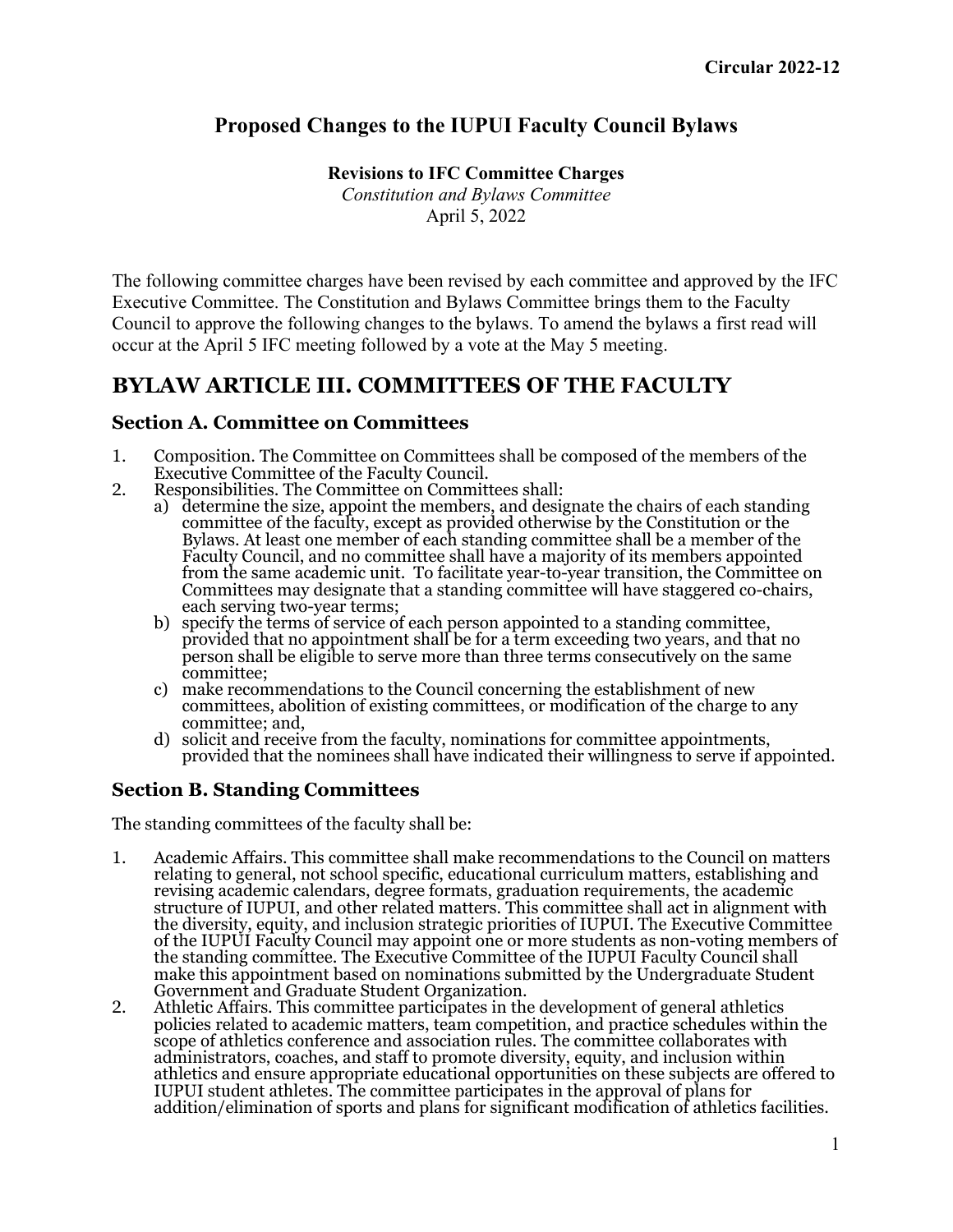The Chancellor shall appoint the IUPUI Athletic Affairs Committee on the recommendation of the IUPUI Faculty Council Executive Committee. The Committee shall consist of seven voting members. The Committee's voting membership shall have a majority of faculty.

- 3. Budgetary Affairs. Will be revised and brought to the IFC in a separate document. Campus Planning.
	- a) Composition. This committee shall act as a representative of the Council in offering to the IUPUI Chancellor and the Campus Administration its continuing advice and the Faculty perspectives on academic and strategic planning.
	- b) Duties. Broad faculty involvement in institutional planning is valued. The Committee is not itself the faculty planning body, but works to facilitate involvement and communication between the Faculty Council, Executive Committee, Budgetary Affairs Committee, and committees and academic units concerning institutional planning and improvement at IUPUI that ensures an equitable outcome for all campus and community stakeholders. This Committee shall be responsible for continued communication with the Administration, particularly the Senior Advisor to the Chancellor for Planning and Institutional Improvement.
- 5. Constitution and Bylaws. This committee shall periodically review the Constitution and Bylaws, draft revisions when necessary and provide, in conjunction with the Parliamentarian, interpretations of those documents when questions arise.
- 6. Distance Education. This committee represents the IUPUI Faculty Council and advises and acts as liaison with administration as well as faculty and other units concerned with distance education. It aims to improve and promote distance education, making use of best practices and frameworks, and coordinating resources available with the IUPUI Faculty Council Technology Committee, the Center for Teaching and Learning, UITS, the Office of Online Education, and individual schools. The committee supports faculty teaching online, provides distance education assessment guidelines, and assists in ensuring inclusive and
- accessible learning for all students. 7. Diversity, Equity, and Inclusion.
	- a) Composition. Voting members of this committee shall be comprised on one faculty representative from each academic unit, one staff representative, and two student representatives (one undergraduate and one graduate). The ex officio members shall include the Associate Vice Chancellor for Faculty Diversity and Inclusion and the Vice Chancellor for Diversity, Equity, and Inclusion.
	- b) Duties. This committee is to advise and make recommendations to the IFC and campus leadership on issues relative to promoting and ensuring diversity, equity, and inclusion. To accomplish this charge, the committee shall have, but will not be limited to, the following duties:
		- 1) Promote the recruitment, hiring, retention, and advancement of diverse faculty and
		- 2) Advocate for increased recruitment, enrollment, retention, and graduation of students from diverse backgrounds and experiences.
		- 3) Disseminate information and successful practices related to diversity, equity, and inclusion in higher education.
		-
		-
		- 4) Ensure the availability of mentoring opportunities for diverse faculty.<br>5) Review and make recommendations based on campus DEI plans and reports.<br>6) Provide guidance to academic and support units with their DEI plans up
		- and the Vice Chancellor's Diversity Group. 8) Encourage campus development of DEI education and training opportunities for
		- faculty, staff, and students.
- 8. Faculty Affairs. This committee shall advise the Council on all matters that pertain to the responsibilities, rights, privileges, opportunities, and welfare of the faculty, collectively and as individuals including but not limited to, issues of equity, academic freedom, appointments, and tenure and promotion policies and procedures.
- 9. Faculty-Staff Relations. This committee shall be responsible for setting up the two Constitutionally-mandated annual joint meetings in conjunction with the Staff Council's Faculty Relations Committee. This committee shall serve in conjunction with the Staff Council's Faculty Relations Committee as a clearinghouse for information of common interest including, but not limited to, shared issues of equity, morale, health, safety,